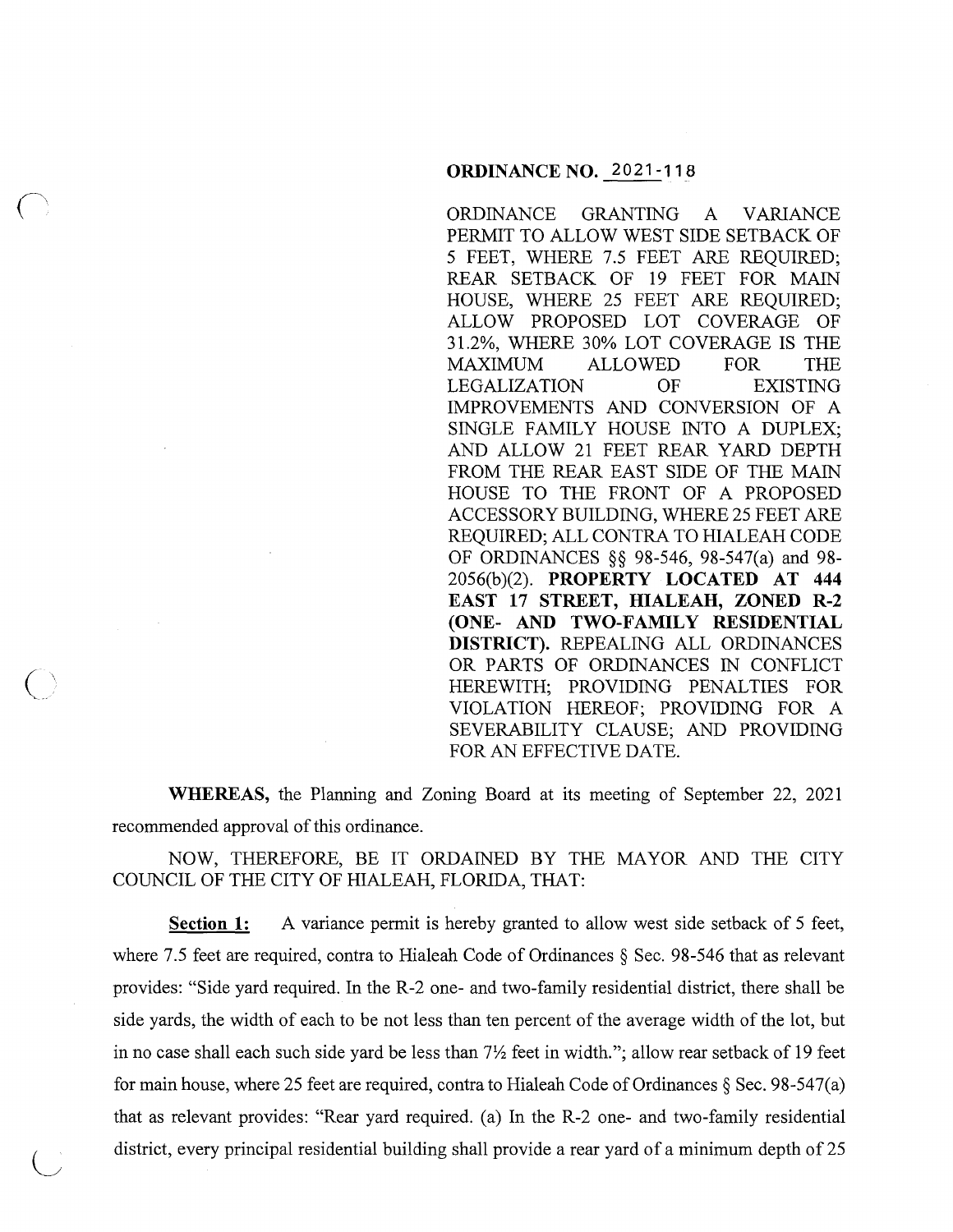# Ordinance No. 2 O 21 - **11** 8 Page 2

feet to a rear lot line ... "; allow 21 feet rear yard depth from the rear east side of the main house to the front of a proposed accessory building, contra to Hialeah Code of Ordinances  $\S$  98-547 (a) that as relevant provides: "Rear yard required. (a) In the R-2 one- and two-family residential district, every principal residential building shall provide a rear yard of a minimum depth of 25 feet to a rear lot line or front of an accessory building, ... "; and allow proposed lot coverage of 31.2%, where 30% lot coverage is the maximum allowed, contra to Hialeah Code of Ordinances § 98-  $2056(b)(2)$  that provides: "Residential density and open space requirements. A maximum of 30 percent of the net residential land area may be covered with or occupied by the principal residential structure.". Property located at 444 East 17 Street, Hialeah, zoned R-2 (One-and Two-Family Residential District) and legally described as follows:

> The North 100 feet of Lot 4, of GLADEVILLE, according to the Plat thereof, as recorded in Plat Book 7, at Page 45, of the Public Records of Miami-Dade County, Florida; less the West 12.5 feet and less the North 30 feet for right-of-way.

### **Section 2: Repeal of Ordinances in Conflict.**

All ordinances or parts of ordinances in conflict herewith are hereby repealed to the extent of such conflict.

## **Section 3: Penalties.**

 $\overline{()}$ 

Every person violating any provision of the Code or any ordinance, rule or regulation adopted or issued in pursuance thereof shall be assessed a civil penalty not to exceed \$500.00 within the discretion of the court or administrative tribunal having jurisdiction. Each act of violation and each day upon which any such violation shall occur shall constitute a separate offense. In addition to the penalty prescribed above, the city may pursue other remedies such as abatement of nuisance, injunctive relief, administrative adjudication and revocation of licenses or permits.

### **Section 4: Severability Clause.**

If any phrase, clause, sentence, paragraph or section of this ordinance shall be declared invalid or unconstitutional by the judgment or decree of a court of competent jurisdiction, such invalidity or unconstitutionality shall not affect any of the remaining phrases, clauses, sentences, paragraphs or sections of this ordinance.